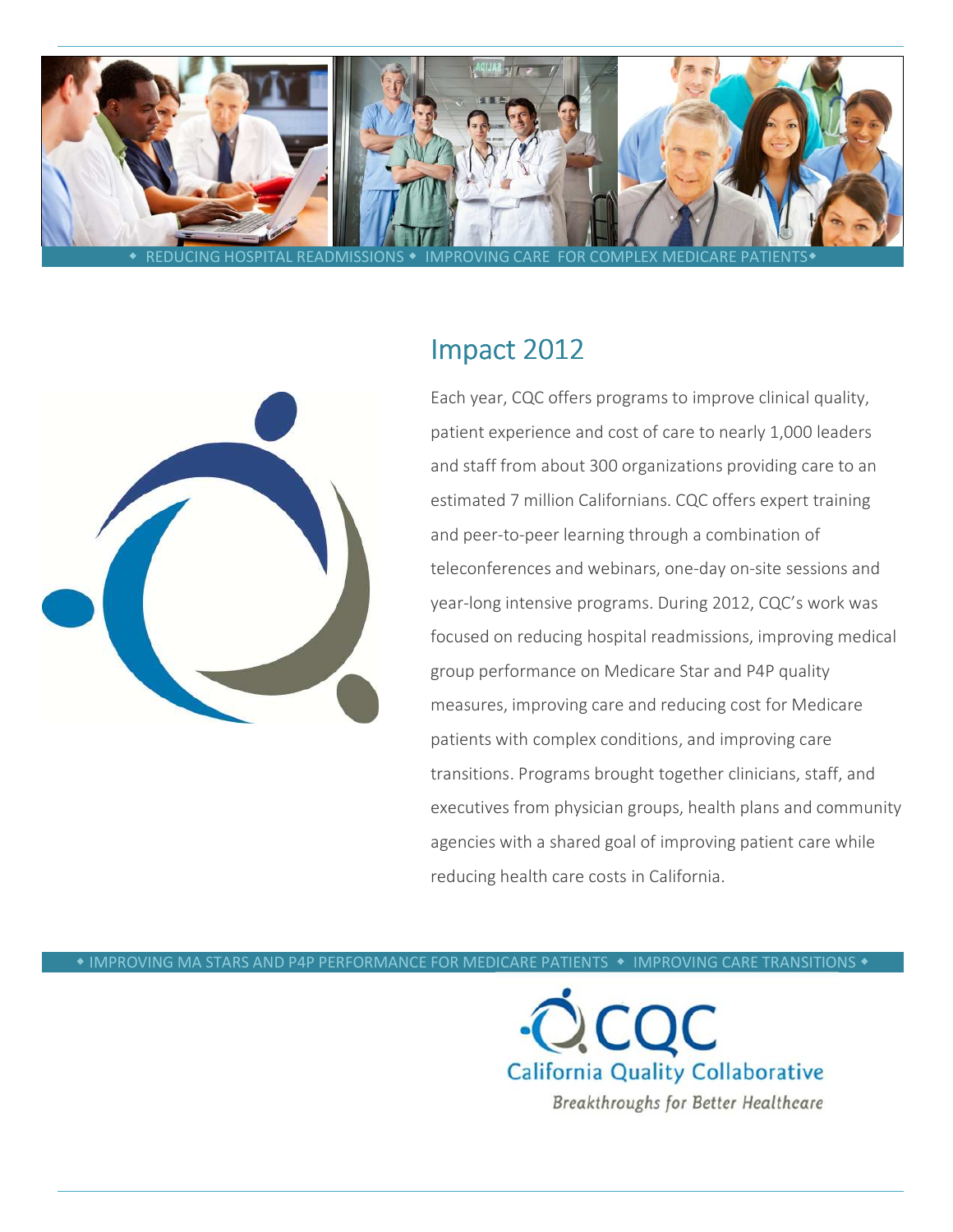## A NOTE OF THANKS



It is with great pleasure that the team at California Quality Collaborative presents our Impact 2012 report. While 2012 began as a year of uncertainty for the healthcare industry, one thing remained clear: The imperative to reduce total cost of care through improved quality has never been more critical to California or to the nation.

As a multi-stakeholder healthcare improvement leader, CQC is proud of our history of bridging organizations to drive towards improved quality of care. This report highlights the accomplishments we have achieved through our collaborative program efforts in the past year.

I would like to draw attention to the impressive caliber of individuals who have served as faculty of our programs. CQC is fortunate to have the participation of our expert faculty, and I graciously thank each individual who has contributed.

2013 brings a time that requires accelerated improvements at greater scale. CQC remains committed to continuing to partner with our many stakeholders, faculty, sponsors, and program participants to achieve extraordinary results.

> Steve Escamilla, MSIE, FACHE Director California Quality Collaborative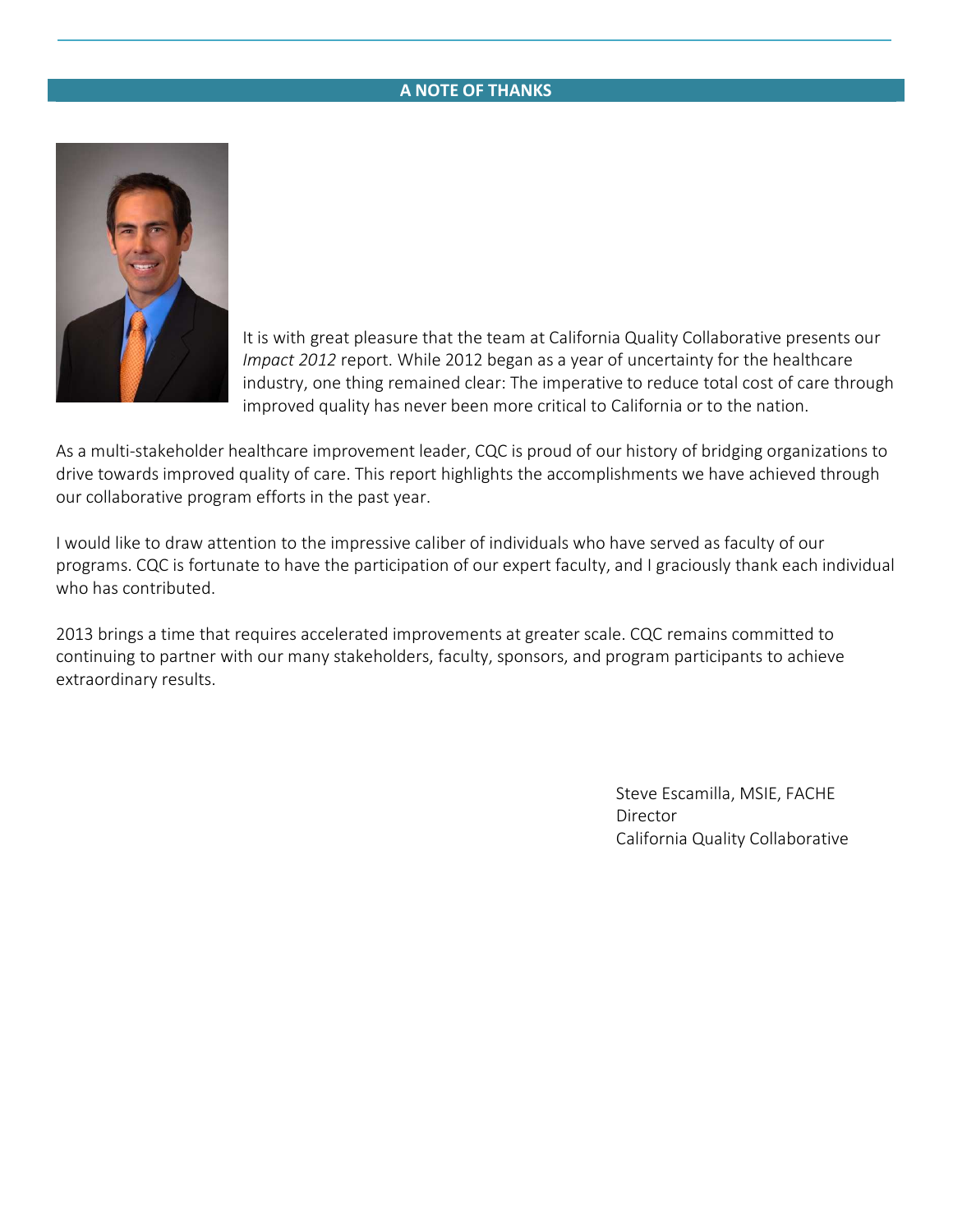



#### **Reducing Hospital Readmissions**

Why: A 2010 brief released by the National Priorities Partnership estimates that preventable hospital readmissions account for \$25 billion of wasteful health spending. $^{1}$  Preventable readmissions can negatively impact patients' quality of life and often reflect an absence of care coordination and information exchange among providers.

How: CQC partnered with Cynosure Health and the Gordon and Betty Moore Foundation to offer the Avoid Readmissions through Collaboration (ARC) program. ARC brought together California hospitals and community partners to prevent readmissions. In 2012 ARC:

- - Hosted quarterly in-person learning sessions in Oakland for 50 hospitals and hospital partners to understand existing evidence-based models to reduce readmissions.
- $\blacktriangleright$  Led participants through a self-assessment and development of a tailored action plan.
- $\blacktriangleright$  Facilitated intensive support including coaching and access to planning grants.
- $\blacktriangleright$  Fostered exchanges among program participants and exposure to new ideas through national experts.
- $\blacktriangleright$  Empowered participants to be presenters, teachers and champions within each facility to spread change.

Results: With 24 months of data available, hospitals participating in the program have realized an 8% reduction in 30-Day All-Cause Readmission Rate, preventing over 1,400 readmissions over the 2-year life of the program, and resulting in over \$10 million in estimated savings.

Next Steps: CQC secured additional funding from the Gordon and Betty Moore Foundation to sustain the progress made in ARC I and to further reduce 30 and 90 day all cause readmissions by the end of 2013. CQC will seek to expand the number of hospitals in data-driven improvement and strengthen relationships with other stakeholders to work with hospitals to improve transitional care between settings.

<u>.</u>

#### Improving Medicare and P4P Performance

Why: Provider organizations are challenged with multiple priorities on a daily basis. They strive to provide highquality, patient-centered care at a low-cost, while also trying to make sense of and address the numerous quality measures to which they are held accountable.

How: The Compass Program is focused on making changes in fundamental processes to improve performance on three sets of measures: Medicare Star ratings, ACO Quality Metrics (Medicare Shared Savings Program / ACO), and P4P for commercial populations. In 2012 Compass:

- - Hosted two in-person learning sessions for fourteen medical groups/IPAs.
- $\blacktriangleright$ Hosted monthly webinars on related topics.
- $\blacktriangleright$  Facilitated coaching calls with groups to provide support in implementing action plans.

Results: Results: Aggregated data for Compass groups through quarter three of 2012 shows the following promising preliminary results:

- $\blacktriangleright$  Diabetes A1c >9.0 showed improvement and was almost at the Medicare Advantage (MA) 4-Star cut point.
- $\blacktriangleright$ Mammography screening is at the P4P  $90<sup>th</sup>$  percentile and exceeds the MA 5-Star cut point.
- - Diabetes blood pressure <140/90 showed a 15.7% increase from baseline.
- $\blacktriangleright$  Diabetes nephropathy monitoring achieved the MA 4- Star cut point.
- $\blacktriangleright$  Patients with BMI recorded exceeded the MA 5-Star cut point.
- - Treatment of patients with rheumatoid arthritis with DMARD therapy showed a 15.5% increase.

Next Steps: Compass groups will meet in May 2013 and continue work plans and measurement through 2013. A toolkit will be disseminated to share information on interventions, lessons learned, and share resources. CQC is currently planning for Compass II which is slated to start in the Fall of 2013.

"ARC was a great benefit to our program. There were a lot of people doing things, but individually. It allowed us to get specific about our goals as an organization"

Physician – El Camino Hospital

<sup>1</sup> Compact Action Brief: A Roadmap For Increasing Value in HealthCare. Preventing Hospital Readmissions: A \$25 Billion Opportunity. National Priorities Partnership, November 2010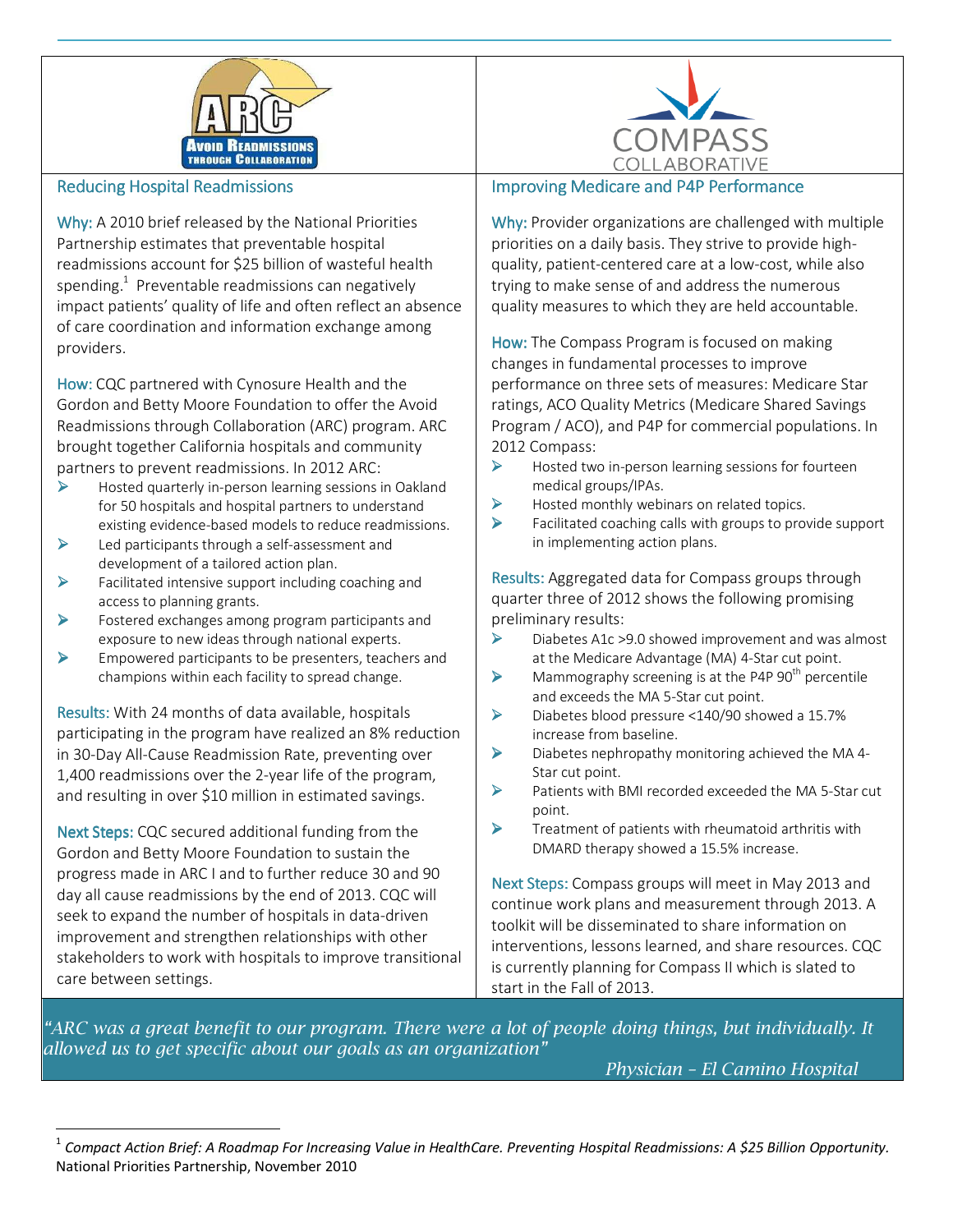



#### **Improving Ambulatory Care Transitions**

Why: Physician organizations play a critical role in reducing avoidable hospital readmissions. Complex patients are leaving the hospital with better discharge plans, but they need an organized team of partners to assure that the plan works … and works every time. CQC offers the TAACT Collaborative to spread best practices in managing the handoff from inpatient to ambulatory systems in the first 30 days after a hospital stay.

How: Through the TAACT Collaborative, participants will follow a six-month journey which includes:

- > Assessment of currently existing post-discharge readmission prevention resources
- > Understanding of models for reducing readmissions
- > Decision on a model appropriate for each organization
- > Identification of a pilot team to test and refine the chosen model

By the end of the six-month journey, organizations will have (1) a clear, tested strategy for reducing readmissions; and (2) a defined a change plan for spreading their chosen model widely to achieve scale.

Next Steps: The TAACT Collaborative is a series of staggered, six-month collaboratives that are regional in focus. The regional cohorts are:

- > Cohort A: February 2013 July 2013 Los Angeles / Orange County.
- > Cohort B: May 2013 October 2013 Greater Bay Area / Northern California
- > Cohort C: August 2013 January 2014 Inland Empire/Riverside/Antelope Valley/San Diego
- > Cohort D: November 2013 April 2014 Central Valley This collaborative approach represents a significant innovation designed to scale CQC interventions to impact statewide performance.

Target Outcome: Working with the ARC Collaborative, the California Hospital Association and the Heath Services Action Group (California QIO), the target is to fulfill the national Partnership for Patients goal to reduce statewide readmissions by 20%. Each collaborative will set goals for participants in that collaborative.

Managing Medically Complex Medicare Patients

Why: A relatively small number of Medicare patients with chronic illness and co-morbid conditions consume a large amount of health care resources without experiencing a commensurate improvement in outcomes. Through IOCP, PBGH is applying the lessons learned by several member companies that developed pilot programs providing intensive care management to high risk patients to avoid admissions and readmissions, coordinated care, and teach illness selfmanagement skills.

How: PBGH provides program support and technical assistance to participating organizations. Participants have the opportunity to collaborate through regular leadership trainings, Care Coordinator Academies, and peer support. In addition, they have access to expert clinical faculty. The IOCP program contracts with CQC to provide much of this training. PBGH provides each partner with a stratified highrisk patient list, a real-time performance dashboard, direct access reporting on the entire Medicare population, and quarterly benchmarking across other participating groups.

Results: Goals by July 2015 include:

- > Enroll 27,000 Medicare patients
- $\blacktriangleright$ Improve patient experience by 2-4%
- $\blacktriangleright$ Improve patient clinical outcomes by 2%
- $\blacktriangleright$ Lower total cost of care (net of investment) by 5%

The measurement plan includes quarterly feedback measures to the participating organizations on:

- > Clinical quality, such as Blood pressure, cholesterol, and HbA1c control
- ▶ Cost of care, including Hospital and emergency department utilization

Next Steps: Participating medical groups will begin enrolling patients in May 2013. The second "wave" of medical groups will onboard in summer and fall 2013. Enrollment of the next cohort of patients will begin December 2013 / January 2014. Leadership training is offered quarterly. Three day Care Coordinator Academies to build appropriate skills for IOCP are offered quarterly.

"The collaborative…stressed bringing in people we don't normally involve, like patients and their families, and now we include them in other aspects of work….you can read all you want about evidence-based models, but you can see how to make it real, so it gives folks like us the courage to take this on."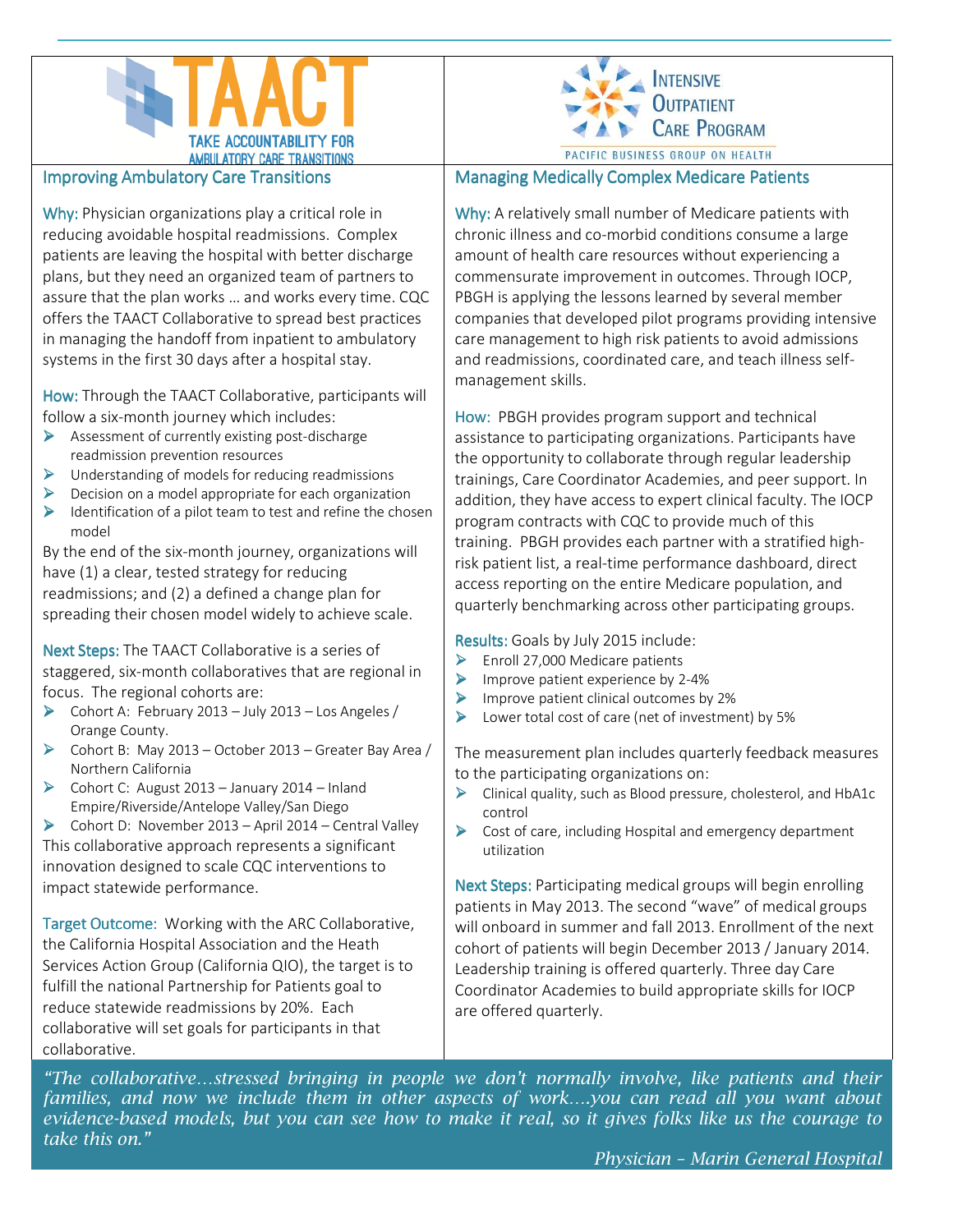## California Quality Collaborative Program Faculty 2012

- Alameda County Medical Center ARC Team **•** Vicki Medlen NAMM California
- 
- **Eva Balint, MD** Brown & Toland Medical Group Sherry Miller Epic Management LLC
- Micaela Bazan High Desert Primary Care Medical Group
- 
- Stacey Brenner, MD Regal Lakeside & Affiliates Jerry Penso, MD Sharp Rees-Stealy
- 
- 
- Robert Castillo, MD FAAP Epic Management LLC . Mino Pham, MD High Desert Primary Care
- **Eric Coleman, MD, MPH** University of Colorado School of Medicine
- Ilene Corbett Memorial Care Medical Foundation Tomi Ryba, MHA El Camino Medical Center
- 
- Alison Danielczyk Monarch Healthcare St. Rose Hospital ARC Team
- **Erik Davydov, MD** Facey Medical Group **Erick Davydov, MD** Facey Medical Group
- Susan Erlich, MD, MPP San Mateo Medical Center Wells Shoemaker, MD California Association of
- Mary Fermazin, MD Health Services Advisory Group
- Alan Glaseroff, MD Stanford Coordinated Care & Humboldt-Del Norte IPA
- Silvestre Hernandez-Mendoza Choice Medical Group
- 
- Kathleen Kerr Coalition for Compassionate Care Bruce Spurlock, MD Cynosure Health
- Wendi Knapp, MD Palo Alto Medical Foundation Tory Starr, RN Alameda County Medical Center
- Pranav Kothari, MD Renaissance Health Susan Stone, MD Healthcare Partners
- 
- 
- 
- Ann Lindsay, MD Stanford Coordinated Care VA Medical Center San Francisco ARC Team
- 
- 
- 
- Lesley Manson, PhD Open Door Community Health Care
- 
- 
- Samer Assaf, MD Sharp Rees-Stealy **Assache California HealthCare Foundation California HealthCare Foundation** 
	-
	- Joanne Moser Torrance Hospital IPA
- Nancy Boerner, MD Monarch Health Care Lisa Nedlan, RN, BSN Humboldt-Del Norte IPA
	-
- Blair Bryson, MD Choice Medical Group David Perrott, MD California Hospital Association
- Chris Cammisa, MD Consultant Chris Cammisa, MD Consultant Chris Chris Cammisa, MD San Francisco Health Plan
	- Medical Group
	- Gail Rusin, MBA Integrated Healthcare Association
	-
- Jeff Critchfield, MD UCSF/SFGH St. Francis Memorial Hospital ARC Team
	-
	-
	- Physician Groups
	- Glen Singer, MD Managed Care Systems LLC
	- Sunny Singh,  $MD -$  Stanford School of Medicine
	- Rebecca Snakowski Monarch Healthcare
	- John Hirshleifer, MD Blue Shield of California **Mullet Andrew Snyder, MD** Brown & Toland Medical Group
		-
		-
		-
	- **Marilyn Lettice** United Family Care  **Pat Teske, RN, MHA** Cynosure Health
- Bridget Levich, RN UC Davis **Bridget Levich, RN UC Davis Bridget Levich, RN UC Davis Bridget Research AD** Centers for Medicare & Medicaid Services Region IX
	- **Carol Levine** United Hospital Fund  **Cassidy Tsay, MD** Greater Newport Physicians IPA
		-
- George Louie, MD Health Net **Louise Council 1999 VA Palo Alto Healthcare System ARC Team** 
	- **Catherine MacLean, MD** Anthem Blue Cross **Catherington Hospital Healthcare System** ARC Team
- Beth Mahler, MD Sutter Health **MD** Mike Weiss, DO Monarch Healthcare
	- **Terry Winter** Marin General Hospital
- Marin General Hospital ARC Team Dolores Yanagihara, MPH Integrated Healthcare Association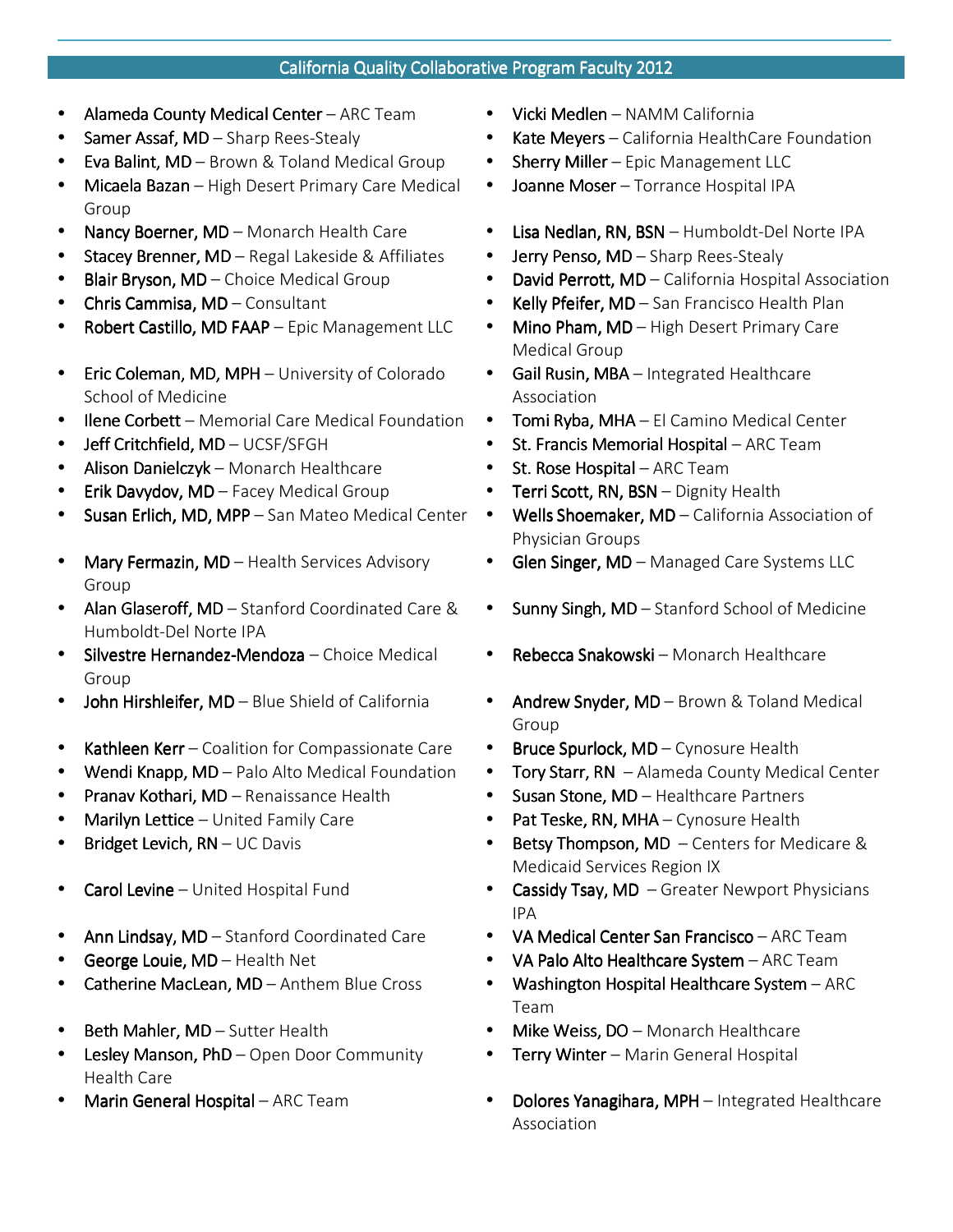## California Quality Collaborative Steering Committee

| Joshua Adler, MD<br>Chief Medical Officer                                         | UCSF Medical Center and UCSF Benioff Children's Hospital |
|-----------------------------------------------------------------------------------|----------------------------------------------------------|
| Jacob Asher, MD<br><b>Medical Director</b>                                        | <b>CIGNA</b>                                             |
| Eric Book, MD<br>West Region Medical Director                                     | United Healthcare Medicare & Retirement                  |
| Sylvia Gates Carlisle, MD, MBA<br><b>Managing Medical Director</b>                | Anthem Blue Cross                                        |
| Mary Fermazin, MD, MPA<br>Vice President, Health Policy & Quality Measurement     | Health Services Advisory Group                           |
| Mark Finch, MD, FACP<br>Lead, Regional Medical Director                           | Blue Shield of California                                |
| Elizabeth Haughton, Esq.<br>Vice President, Legal Affairs                         | NAMM California                                          |
| James Hendrickson, MD<br>Vice President, Network Medical Management               | <b>SCAN Health Plan</b>                                  |
| David Hopkins, PhD<br>Senior Advisor                                              | Pacific Business Group on Health                         |
| Gordon Hunt, MD, MBA<br>Senior Vice President and Chief Medical Officer           | Sutter Health                                            |
| Stuart Levine, MD, MHA<br>Vice President, Quality, Population Management, BH      | Blue Shield of California                                |
| Helen Macfie, PharmD<br>Vice President, Performance Improvement                   | MemorialCare Health System                               |
| Nancy Pratt, RN, MS<br>Senior Vice President, Clinical Effectiveness              | Sharp HealthCare                                         |
| Wells Shoemaker, MD<br><b>Medical Director</b>                                    | California Association of Physician Groups               |
| Tracy Sklar, MBA, MS<br>Senior Vice President                                     | Dignity Health                                           |
| Neil Solomon, MD<br>Vice President and Chief Medical Director, Medical Management | Health Net, Inc.                                         |
| Bruce Spurlock, MD<br>President and Chief Executive Officer                       | Cynosure Health                                          |
| Betsy Thompson, MD, DrPH<br>Chief Medical Officer, Region IX                      | <b>Centers for Medical and Medicaid Services</b>         |
| Lauren Vela<br><b>Executive Director</b>                                          | Silicon Valley Employers Forum                           |
| Tom Williams, DrPH, MBA<br><b>Executive Director</b>                              | Integrated Healthcare Association                        |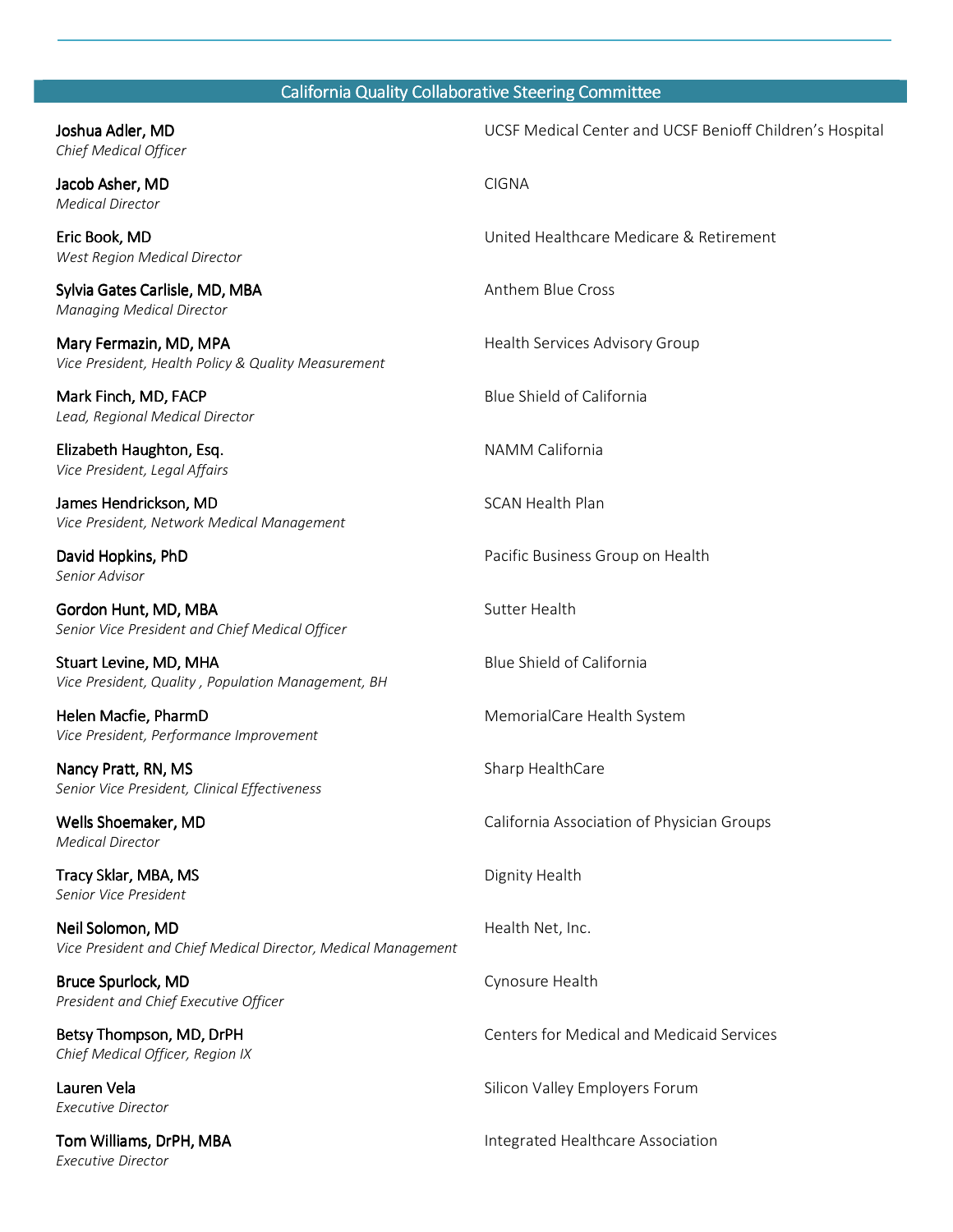### California Quality Collaborative Staff

- **Diane Stewart Senior Director** Senior Director Steve Escamilla Escamilla Escamilla Escamilla Escamilla Escamilla Escambus Escamilla Escambus Escambus Escambus Escambus Escambus Escambus Escambus Escambus Escambus Escambus Escambus Escambus Escambus Escambus Escambus Es Lance Lang **Clinical Director** Amit Karkhanis **Senior Manager** Senior Manager Maj-Britt Llewellyn **Britt Llewellyn** Britt Llewellyn Senior Manager Lydia Paull-Flores **Senior Manager** Senior Manager
- Cindi Ardans **Project Consultant** Chris Forbes **Project Coordinator** Project Coordinator